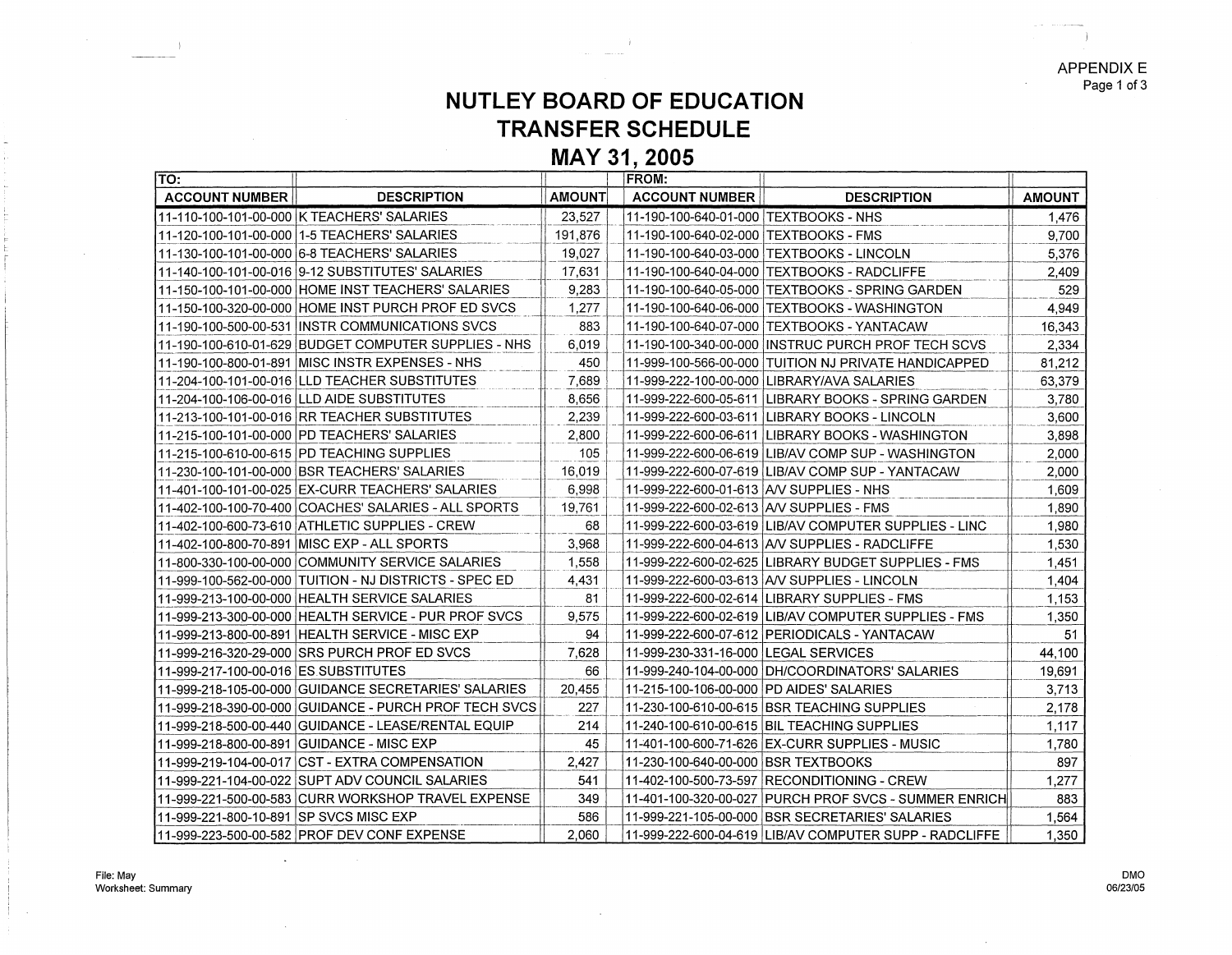APPENDIX E Page 2 of 3

## **NUTLEY BOARD OF EDUCATION TRANSFER SCHEDULE**

**MAY 31, 2005** 

| TO:                                     |                                                           |               | <b>FROM:</b>                         |                                                         |               |
|-----------------------------------------|-----------------------------------------------------------|---------------|--------------------------------------|---------------------------------------------------------|---------------|
| <b>ACCOUNT NUMBER</b>                   | <b>DESCRIPTION</b>                                        | <b>AMOUNT</b> | <b>ACCOUNT NUMBER</b>                | <b>DESCRIPTION</b>                                      | <b>AMOUNT</b> |
|                                         | 11-999-230-339-14-336 OTH PURCH SVCS - REFERENDUM         | 28.515        |                                      | 11-999-222-600-06-613   A/V SUPPLIES - WASHINGTON       | 1.881         |
|                                         | 11-999-230-340-16-000 GEN ADMIN - PUR PROF TECH SVCS      | 2.345         |                                      | 11-999-222-600-07-625 LIB BUDGET SUPPLIES - YANTACAW    | 1,224         |
|                                         | 11-999-230-590-12-596 GEN ADMIN - ELECTION SVCS           | 9.466         |                                      | 11-230-100-106-50-000 BSR SUMMER AIDES' SALARIES        | 48            |
| 11-999-230-890-12-000 ELECTION EXPENSES |                                                           | 12,206        |                                      | 11-999-222-600-07-613   A/V SUPPLIES - YANTACAW         | 1.604         |
|                                         | 11-999-240-105-00-000 SCHOOL SECRETARIES' SALARIES        | 9,370         |                                      | 11-999-222-600-08-611 LIBRARY BOOKS - CONTINGENCY       | 1,000         |
|                                         | 11-999-240-500-00-581 SCHOOL ADMIN MILEAGE & TOLLS        | 489           |                                      | 11-999-222-600-08-612 PERIODICALS - CONTINGENCY         | 1,000         |
|                                         | 11-999-240-600-01-616 SCHOOL OFFICE SUPPLIES              | 2.506         |                                      | 11-999-222-600-08-613 A/V SUPPLIES - CONTINGENCY        | 1.000         |
|                                         | 11-999-240-800-00-891 IMISC SCH ADMIN EXP - DISTRICT WIDE | 12,635        |                                      | 11-999-222-600-08-614  LIBRARY SUPPLIES - CONTINGENCY   | 925           |
|                                         | 11-190-100-500-00-531  INSTRUC COMMUNICATIONS SVCS        | 320           |                                      |                                                         | 839           |
|                                         | 11-999-100-562-00-000 TUITION - NJ DISTRICTS - SPEC ED    | 3             |                                      | 11-999-222-600-01-619  LIB/AV COMPUTER SUPP - NHS       | 550           |
|                                         | 11-999-251-340-00-000 CENTRAL SVCS PURCH TECH SVCS        | 292           |                                      | 11-999-222-600-04-611  LIBRARY BOOKS - RADCLIFFE        | 771           |
|                                         | 11-999-251-592-00-000 CENTRAL SVCS LEGAL ADV              | 177           |                                      | 11-999-240-103-00-000 PRINCIPAL/VP SALARIES             | 2,500         |
|                                         | 11-999-261-100-00-029 MAINTENANCE SALARIES - O/T          | 483           |                                      |                                                         | 7.403         |
|                                         | 11-999-261-610-01-000 MAINTENANCE & REPAIR SUPP - NHS     | 9.684         |                                      | 11-999-251-500-00-596 CENTRAL SVCS - MISC PURCH SVCS    | 7,273         |
|                                         | 11-999-262-100-00-029 OPERATION OF PLANT - SALARIES       | 13.906        |                                      | 11-190-100-640-08-000 TEXTBOOKS - CONTINGENCY           | 74            |
|                                         | 11-999-262-420-00-421 OP OF PLANT - REFUSE REMOVAL        | 3.753         | 11-213-100-800-00-891 IRR - MISC EXP |                                                         | 31            |
|                                         | 11-999-262-610-18-000 OP OF PLANT - CUSTODIAN SUPP        | 5.775         |                                      |                                                         | 47,815        |
|                                         | 11-999-262-620-00-621 OP OF PLANT - NATURAL GAS           | 22,243        |                                      | 11-204-100-610-00-625 LLD BUDGET SUPPLIES               | 68            |
|                                         | 11-999-270-109-00-000 TRANS - EXCURR SALARIES             | 8.770         |                                      | 11-999-100-563-00-000 TUITION - COUNTY VOC - REGULAR    | 4,431         |
|                                         | 11-999-270-420-10-422 TRANS - CONTRACTED VEH MAINT        | 6,291         |                                      | 11-999-213-500-00-581 HEALTH SERVICE MILEAGE & TOLLS    | 81            |
|                                         | 11-999-270-600-10-624 TRANS - GASOLINE EXPENSE            | 1,164         |                                      | 11-999-252-340-00-000 ADMIN IT - PURCH TECH SVCS        | 33,395        |
|                                         | 11-999-291-290-00-296 UNUSED SICK/VACATION EXPENSE        | 1.526         |                                      | 11-999-213-600-00-610 HEALTH SERVICE - SUPPLIES         | 94            |
|                                         | 20-250-100-320-00-000 IDEA PURCH OT/PT SERVICES           | 2,012         |                                      | 11-999-217-320-00-000 ES PURCH PROF ED SVCS             | 66            |
|                                         | 20-262-223-590-00-000 TITLE V TUITION/REGISTRATION        | 200           |                                      | 11-999-218-104-00-000 GUIDANCE COUNS SALARIES           | 4,293         |
|                                         |                                                           |               |                                      | 11-999-218-600-00-616 GUIDANCE OFFICE SUPPLIES          | 1,782         |
|                                         |                                                           |               |                                      | 11-999-218-600-00-618 GUIDANCE TESTING SUPPLIES - DW    | 13,617        |
|                                         |                                                           |               |                                      | 11-999-218-600-00-625 GUIDANCE BUDGET SUPPLIES          | 890           |
|                                         |                                                           |               |                                      | 11-999-218-320-00-000 GUIDANCE PURCH PROF ED SVCS       | 100           |
|                                         |                                                           |               |                                      | 11-999-218-600-11-616 ELEM GUIDANCE SUPPLIES            | 259           |
|                                         |                                                           |               |                                      | 11-999-222-600-01-614   LIBRARY SUPPLIES - NHS          | 605           |
|                                         |                                                           |               |                                      | 11-999-222-600-02-611 LIBRARY BOOKS - FMS               | 690           |
|                                         |                                                           |               |                                      | 11-999-222-600-04-625   LIB BUDGET SUPPLIES - RADCLIFFE | 597           |
|                                         |                                                           |               |                                      | 11-999-222-600-05-613 A/V SUPPLIES - SPRING GARDEN      | 535           |
|                                         |                                                           |               |                                      | 11-999-221-320-00-000 CURRICULUM PURCH PROF ED SVCS     | 81            |
|                                         |                                                           |               |                                      | 11-999-222-300-01-000 LIBRARY PURCH TECH SVCS - NHS     | 365           |

 $\blacksquare$ 

 $\ddot{\phantom{a}}$